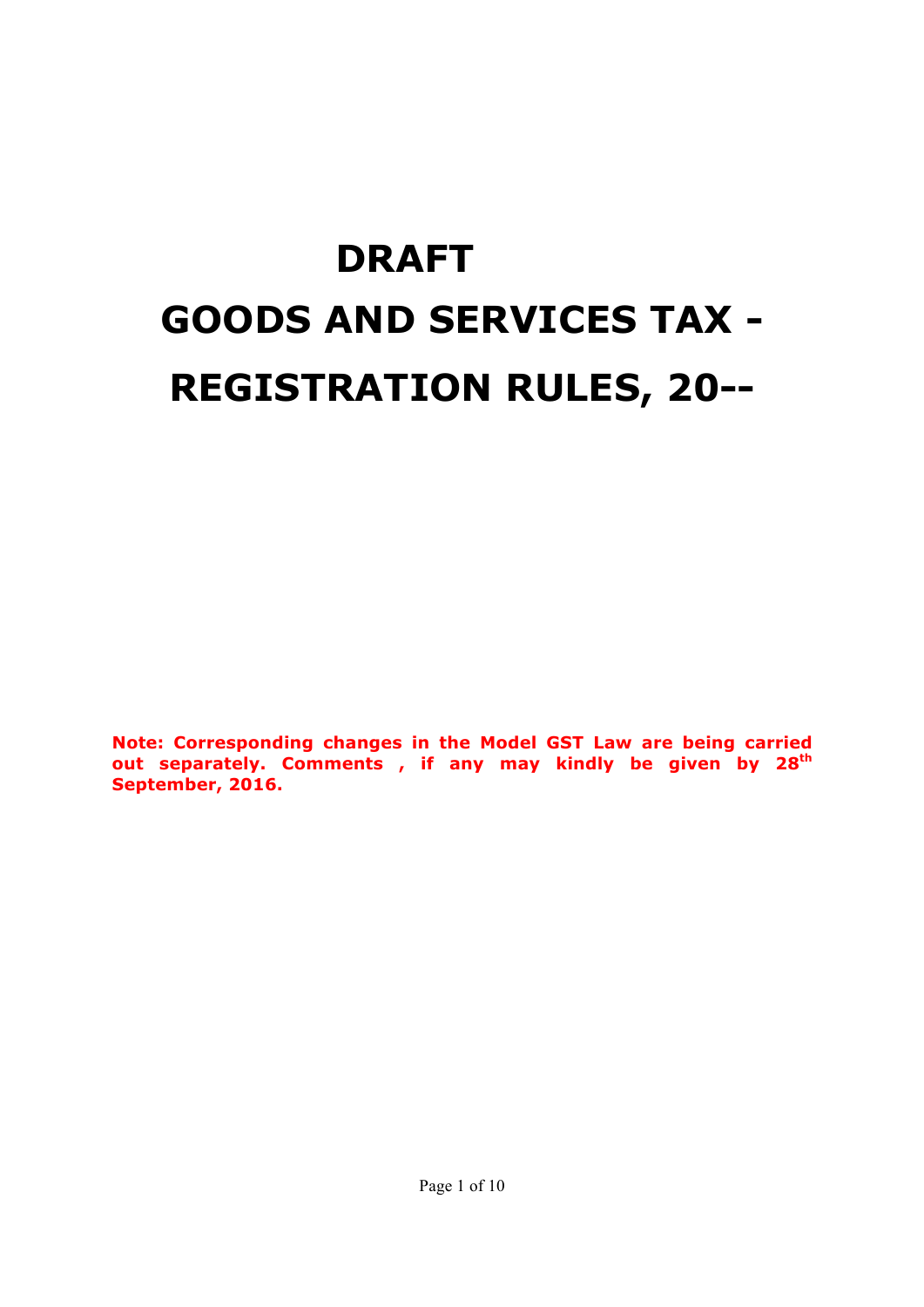## **Chapter-\_\_ REGISTRATION**

#### **1. Application for registration**

(1) Every person, other than a non-resident taxable person, a person required to deduct tax at source under section 37 and a person required to collect tax at source under section 43C, who is liable to be registered under sub-section (1) of section 19 and every person seeking registration under sub-section (3) of section 19 (hereinafter referred to in this Chapter as "the applicant") shall, before applying for registration, declare his Permanent Account Number (PAN), mobile number and e-mail address in Part A of FORM GST REG-01 on the Common Portal either directly or through a Facilitation Centre, notified by the Board or Commissioner.

(2) (a) The PAN shall be validated online by the Common Portal from the database maintained by the Central Board of Direct Taxes constituted under the Central Board of Revenue Act, 1963 (54 of 1963).

(b) The mobile number declared under sub-rule (1) shall be verified through a one-time password sent to the said mobile number.

(c) The e-mail address declared under sub-rule (1) shall be verified through a separate one-time password sent to the said e-mail address.

(3) On successful verification of the PAN, mobile number and e-mail address, an application reference number shall be generated and communicated to the applicant on the said mobile number and e-mail address.

(4) Using the reference number generated under sub-rule (3), the person referred to in sub-rule (1) shall electronically submit an application in **Part B** of **FORM GST REG-01**, duly signed, along with documents specified in the said Form, at the Common Portal either directly or through a Facilitation Centre, notified by the Board or Commissioner.

(5) On receipt of an application under sub-rule (4), an acknowledgement shall be issued electronically to the applicant in **FORM GST REG-02**.

(6) A person applying for registration as a casual taxable person shall be given a temporary identification number by the Common Portal for making advance deposit of tax under section 19A and the acknowledgement under sub-rule (5) shall be issued electronically thereafter.

(7) The person applying for registration under sub-rule (6) shall make an advance deposit of tax in an amount equivalent to the estimated tax liability during the period for which registration is sought, as specified in section 19A.

#### **2. Verification of the application**

(1) The application shall be forwarded to the proper officer who shall examine the application and the accompanying documents and if the same are found to be in order, approve the grant of registration to the applicant within three common working days from the date of submission of application.

(2) Where the application submitted under rule 1 is found to be deficient, either in terms of any information or any document required to be furnished under the said rule, or where the proper officer requires any clarification with regard to any information provided in the application or documents furnished therewith, he may so intimate to the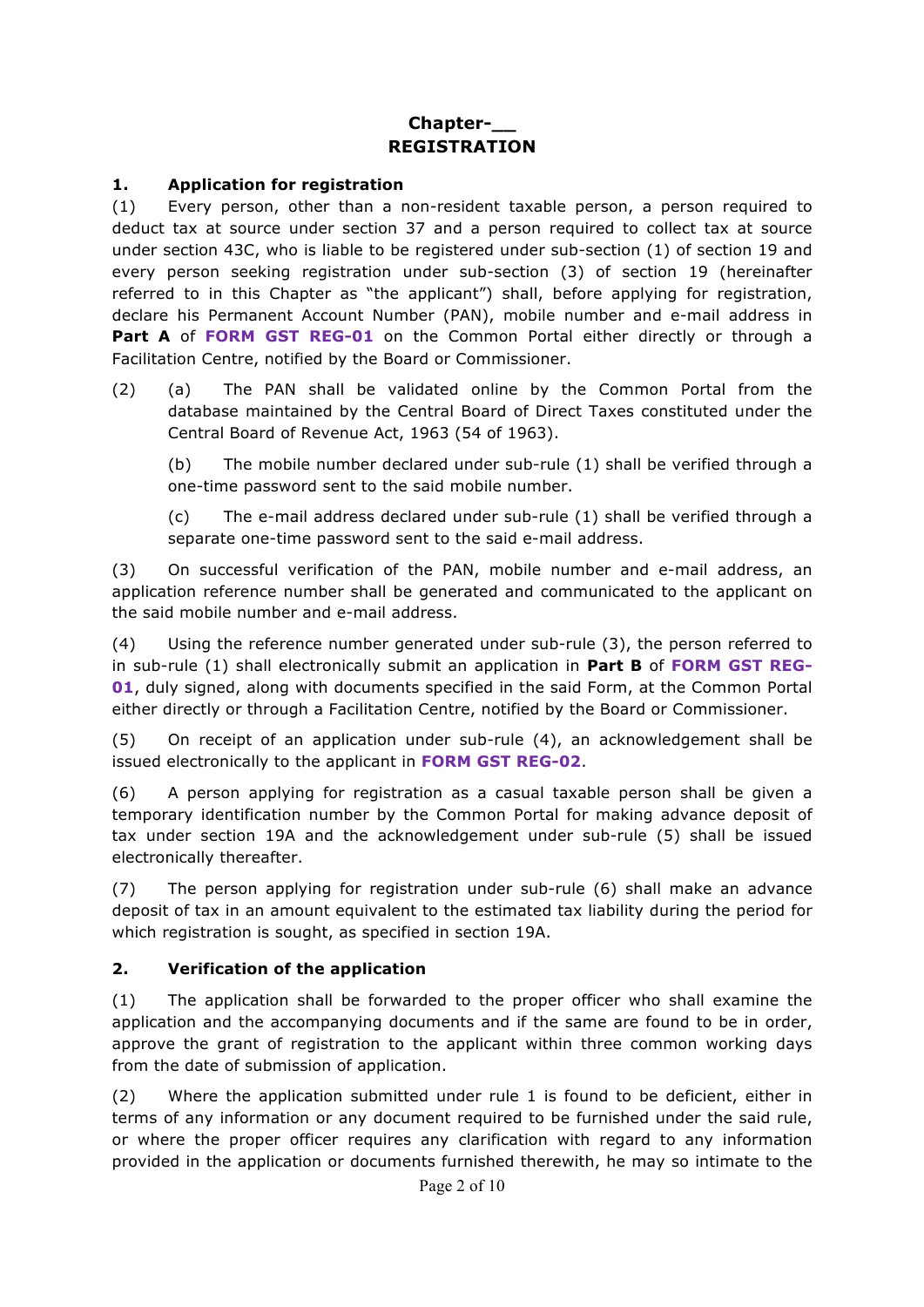applicant electronically in **FORM GST REG-03** within three common working days from the date of submission of application and the applicant shall furnish electronically such clarification, information or documents sought, in **FORM GST REG-04**, within seven common working days from the date of receipt of such intimation.

*Explanation*: The clarification includes modification or correction of particulars declared in the application for registration, other than PAN, mobile number and e-mail address declared in **Part A** of **FORM GST REG-01**.

(3) Where a clarification under sub-rule (2) of the GST Rules of the concerned State has been sought prior to any clarification, information or document being sought under sub-rule (2), the clarification, information or document furnished by the applicant shall be forwarded to the proper officer under said Rules for appropriate action.

#### **(CGST Rules)**

(3) Where a clarification under sub-rule (2) of the CGST Rules has been sought prior to any clarification being sought under the sub-rule (2), the information furnished by the applicant shall be forwarded to the proper officer under the CGST Rules for appropriate action.

#### **(SGST Rules)**

(4) Where the proper officer is satisfied with the clarification, information or documents furnished by the applicant, he may approve the grant of registration to the applicant within seven common working days of receipt of such clarification or information or document.

(5) Where the proper officer is not satisfied with the clarification, information or documents furnished, he shall, for reasons to be recorded in writing, reject such application and inform the applicant electronically in **FORM GST REG-05**.

(6) If the proper officer fails to take any action-

(a) within three common working days from the date of submission of application, or

(b) within seven common working days from the date of receipt of clarification, information or documents furnished by the applicant under sub-rule (2),

the application for grant of registration shall be deemed to have been approved.

#### **3. Issue of registration certificate**

(1) Subject to the provisions of sub-section (11) of section 19, where the application for grant of registration has been approved under rule 2, a certificate of registration in FORM GST REG-06 for the principal place of business and for every additional place of business shall be made available to the applicant on the Common Portal.

(2) The registration shall be effective from the date on which the person becomes liable to registration where the application for registration has been submitted within thirty days from such date.

Page 3 of 10 (3) Where an application for registration has been submitted by the applicant after thirty days from the date of his becoming liable to registration, the effective date of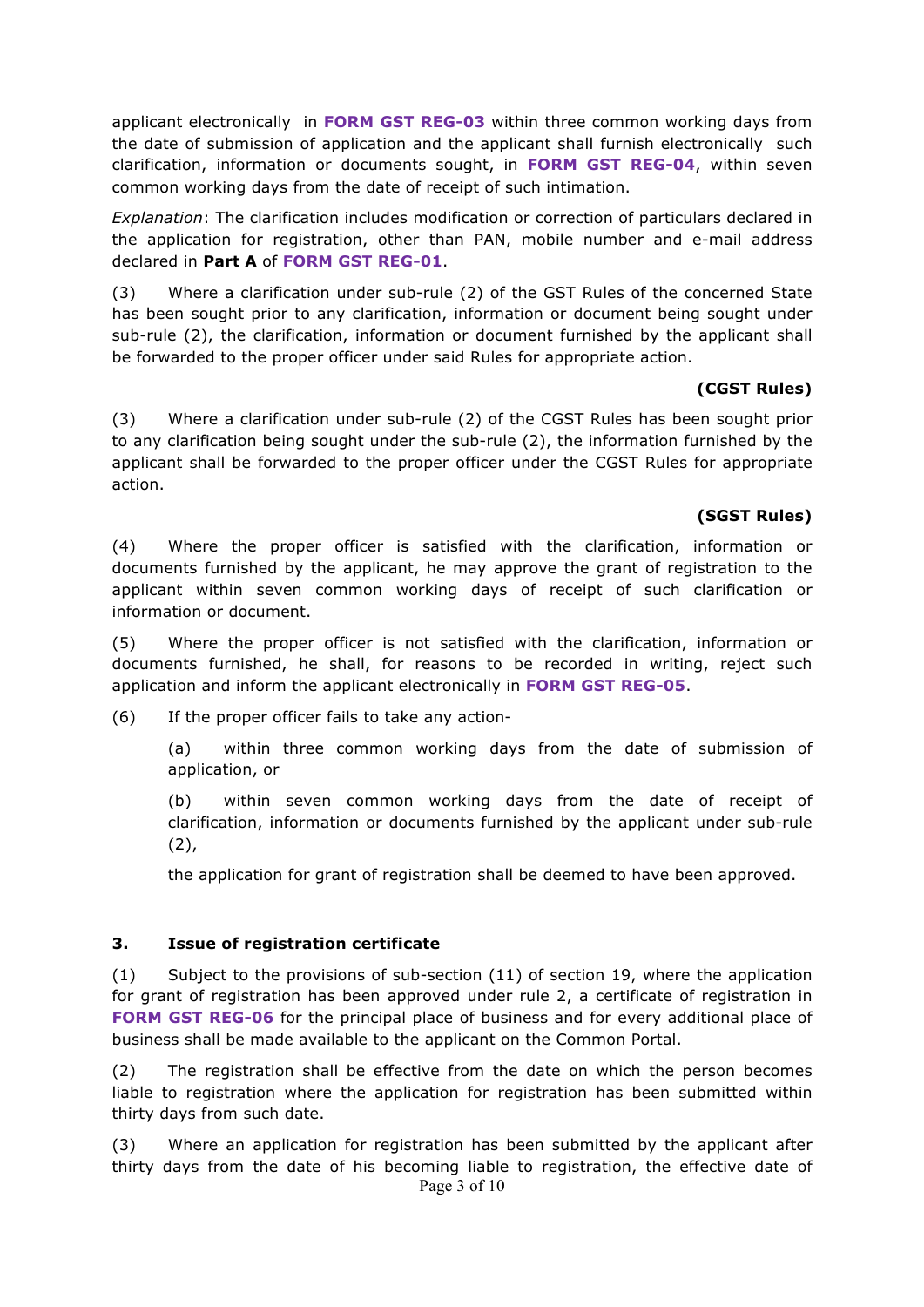registration shall be the date of grant of registration under sub-rules (1), (4) or (6) of rule 2.

# **4. Separate Registrations for multiple business verticals within a State**

(1) Any person having multiple business verticals within a State, requiring a separate registration for any of its business verticals under sub-section (2) of section 19 shall be granted separate registration in respect of each of the verticals subject to the following conditions:

(a) Such person has more than one business vertical as defined under subsection (18) of section 2 of the Act;

(b) No business vertical of a taxable person shall be granted registration to pay tax under section 8 if any one of the other business verticals of the same person is paying tax under section 7.

*Explanation*: Where any business vertical of a registered taxable person that has been granted a separate registration becomes ineligible to pay tax under section 8, all other business verticals of the said person shall become ineligible to pay tax under section 8.

(c) All separately registered business verticals of such person shall pay tax under this Act on supply of goods and/or services made to another registered business vertical of such person and issue a tax invoice for such supply.

(2) A registered taxable person eligible to obtain separate registration for business verticals may file separate application in **FORM GST REG-01** in respect of each such vertical.

(3) The provisions of rule 1 and rule 2 relating to verification and grant of registration shall *mutatis mutandis* apply to an application made under this rule.

# **5. Grant of Registration to persons required to deduct tax at source or collect tax at source**

(1) Any person required to deduct tax under sub-section (1) of section 37 or a person required to collect tax at source under section 43C shall electronically submit an application, duly signed, in **FORM GST REG-07** for grant of registration, through the Common Portal either directly or through a Facilitation Centre, notified by the Board or Commissioner.

(2) The proper officer may grant registration after due verification and issue a registration certificate in **FORM GST REG-06** within three common working days from the date of submission of application.

(3) Where, upon an enquiry or pursuant to any other proceeding, the proper officer is satisfied that a person to whom a certificate of registration in **FORM GST REG-06** has been issued is no longer liable to deduct tax at source under section 37 or collect tax at source under section 43C, the said officer may cancel the registration issued under subrule (2) and such cancellation shall be communicated to the said person in **FORM GST REG-08**.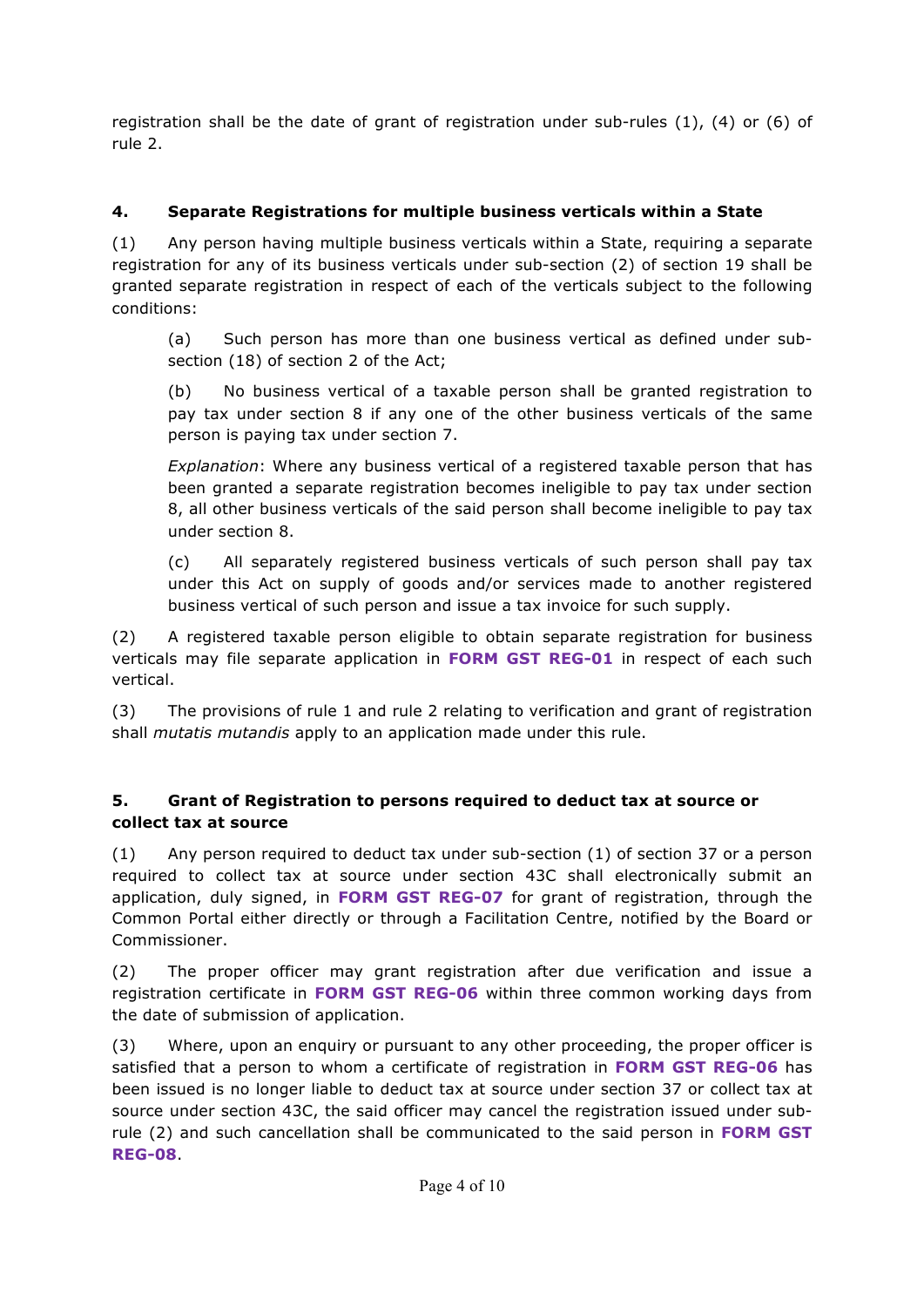Provided that the proper officer shall not cancel the registration without giving a notice to show cause and without giving the person a reasonable opportunity of being heard.

# **6. Assignment of unique identity number to certain special entities**

(1) Every person required to obtain a unique identity number under sub-section (6) of section 19 may submit an application, electronically in **FORM GST REG-09**, duly verified in the manner specified in rule 1, at the Common Portal either directly or through a Facilitation Centre, notified by the Board or Commissioner.

(2) The proper officer may, upon submission of an application in **FORM GST REG-9** or after filling up the said form, assign a Unique Identity Number to the said person and issue a certificate in **FORM GST REG-06**, within three common working days from the date of submission of application.

# **7. Display of registration certificate and GSTIN in name board**

(1) Every registered taxable person shall display his certificate of registration in a prominent location at his principal place of business and at every additional place or places of business.

(2) Every registered taxable person shall display his GSTIN in the name board exhibited at the entry of his principal place of business and at every additional place or places of business.

# **8. Grant of registration to non-resident taxable person**

(1) A non-resident taxable person shall electronically submit an application for registration, duly signed, in **FORM GST REG-10**, at least five days prior to commencement of the business at the Common Portal either directly or through a Facilitation Centre, notified by the Board or Commissioner.

(2) A person applying for registration as a non-resident taxable person shall be given a temporary identification number by the Common Portal for making an advance deposit of tax under section 19A and the acknowledgement under sub-rule (5) of rule 1 shall be issued thereafter.

(3) The person applying for registration under sub-rule (1), shall make an advance deposit of tax in an amount equivalent to the estimated tax liability of such person during the period for which registration is sought, as specified in section 19A.

(4) The provisions of rule 1 and rule 2 relating to verification and grant of registration shall apply *mutatis mutandis* to an application made under this rule.

# **9. Amendment to Registration**

(1) Where there is any change in any of the particulars furnished in the application for registration in **FORM GST REG-01**, **FORM GST REG-07**, **FORM GST REG-09** or **FORM GST-REG-10**, as the case may be, either at the time of obtaining registration or as amended from time to time, the registered taxable person shall, within fifteen days of such change, submit an application electronically, duly signed, in **FORM GST REG-11**,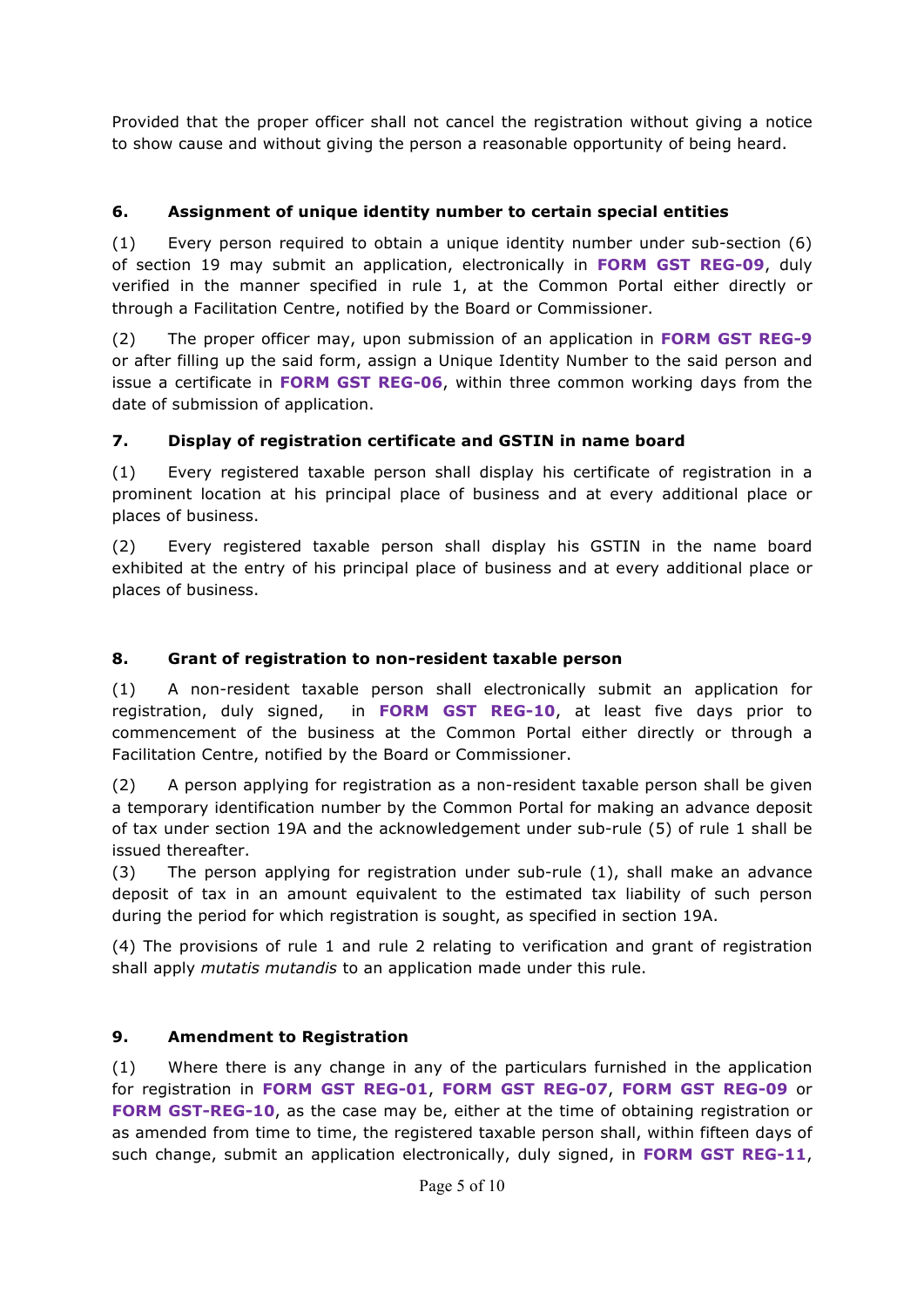electronically, along with documents relating to such change at the Common Portal either directly or through a Facilitation Centre, notified by the Board or Commissioner.

(2) (a) Where the change relates to the Name of Business, Principal Place of Business, and details of partners or directors, karta, Managing Committee, Board of Trustees, Chief Executive Officer or equivalent, responsible for day to day affairs of the business which does not warrant cancellation of registration under section 21, the proper officer shall approve the amendment within fifteen common working days from the date of receipt of application in **FORM GST REG-11** after due verification and on being satisfied about the need to make amendment and issue an order in **FORM GST REG-12** electronically and such amendment shall take effect from the date of occurrence of the event warranting amendment.

(b) Where the change relates to any particulars other than those specified in clause (a), the certificate of registration shall stand amended upon submission of the application in **FORM GST REG-11** on the Common Portal:

Provided that any change in the mobile number or the e-mail address of authorised signatory submitted under rule 1, as amended from time to time, shall be carried out only after online verification through the Common Portal in the manner provided under rule 1.

(c) Where a change in the constitution of any business results in change of the Permanent Account Number (PAN) of a registered taxable person, the said person shall apply for fresh registration in **FORM GST REG-01**.

(3) Where the proper officer is of the opinion that the amendment sought under clause (a) of sub-rule (2) is either not warranted or the document furnished therewith is incomplete or incorrect, he may, by a notice in **FORM GST REG-03**, within fifteen common working days from the date of receipt of the application in **FORM GST REG-11**, require the registered taxable person to show cause, within seven common working days of the service of the said **Form GST REG-03**, as to why the application submitted under sub-rule (1) shall not be rejected.

(4) The taxable person seeking amendment shall file reply to the notice to show cause issued under the sub-rule 3, in **FORM GST REG-04** within seven days of the receipt of the said notice.

(5) Where a notice to show cause has already been issued by the proper officer under the [SGST Rules of the State/CGST Rules] no notice shall be issued under sub-rule (3) by the proper officer.

(6) If the proper officer fails to take any action-

(a) within fifteen common working days from the date of submission of application, or

(b) within seven days from the receipt of the clarification, information or documents furnished by the applicant under sub-rule (3),

the certificate of registration shall stand amended to the extent applied for and the amended certificate shall be made available on the Common Portal.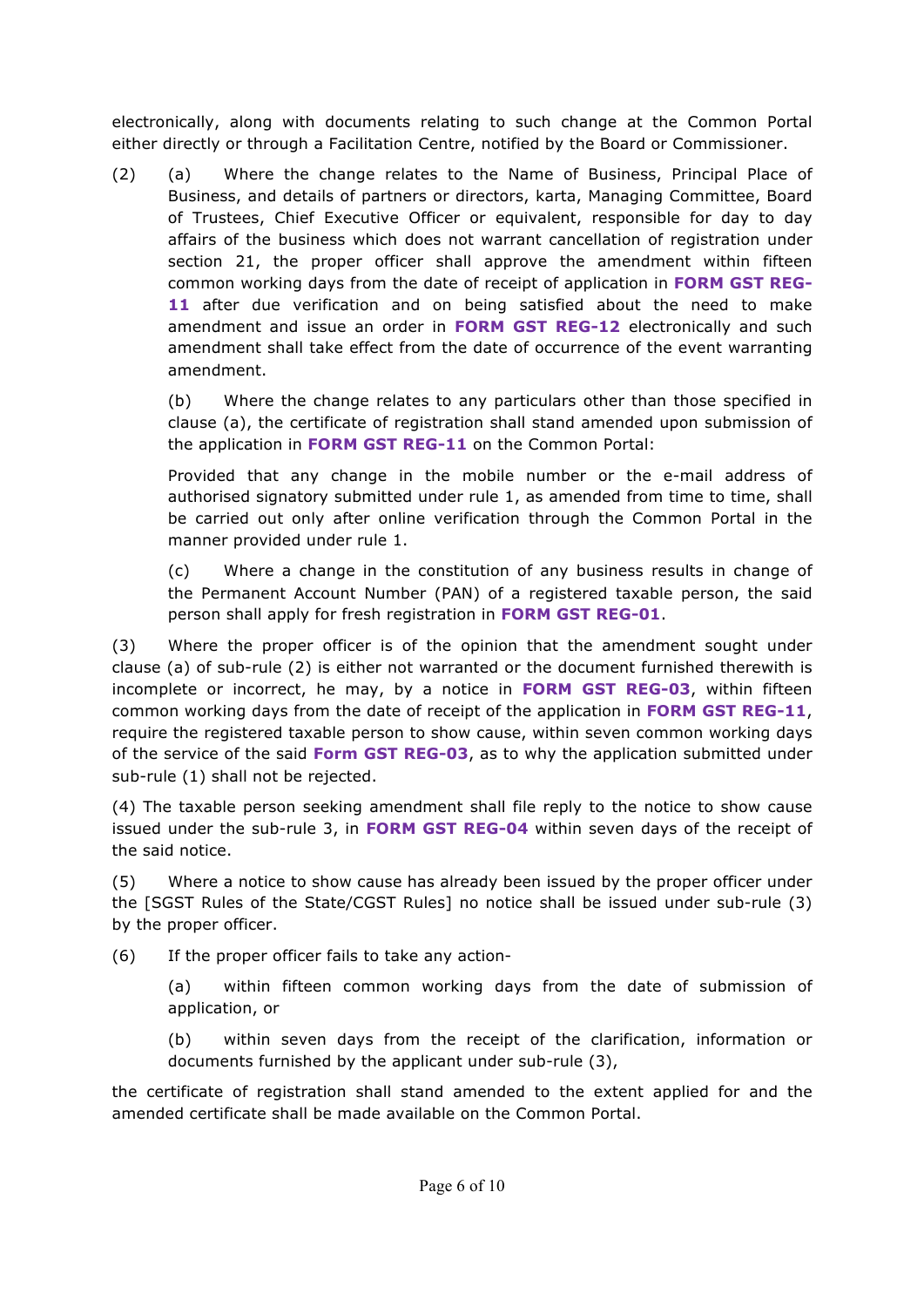#### **10.** *Suo moto* **registration**

(1) Where, during the course of any survey, inspection, search, enquiry or any other proceeding under the Act, the proper officer finds that a person liable to registration under the Act has failed to apply for such registration, such officer may register the said person on a temporary basis and issue an order in **FORM GST REG 13**.

(2) The registration issued under sub-rule (1) shall be effective from the date of order of registration.

(3) Every person to whom a temporary registration has been granted under sub-rule (1) shall, within thirty days from the date of the grant of such registration under the said sub-rule, file an application for registration in the form and manner provided in rule 1 unless the said person has filed an appeal against the grant of temporary registration, in which case the application for registration shall be applied for thirty days after the date of the issuance of order upholding the liability to register by the Appellate Authority.

(4) The provisions of rule 2 and rule 3 relating to verification and issue of certificate of registration shall apply *mutatis mutandis* to an application submitted under sub-rule (3).

(5) The GSTIN assigned pursuant to verification under sub-rule (4) shall be effective from the date of order of registration under sub-rule (1).

#### **11. Application for cancellation of registration**

(1) A registered taxable person seeking cancellation of his registration under subsection (1) of section 21 shall electronically submit an application in **FORM GST REG-14** including the details of closing stock and liability thereon and may furnish, along with the application, relevant documents in support thereof at the Common Portal either directly or through a Facilitation Centre, notified by the Board or Commissioner:

Provided that no application for cancellation of registration shall be considered in case of a taxable person, who has registered voluntarily, before the expiry of a period of one year from the effective date of registration.

(2) Every taxable person, other than a person paying tax under section 8, seeking cancellation of registration under sub-rule (1) shall furnish a final return under rule **Return.19.**

#### **12. Cancellation of registration**

(1) Where the proper officer has reasons to believe that the registration of a taxable person is liable to be cancelled under section 21, he may issue a notice to the taxable person in **FORM GST REG-15** to show cause within seven days as to why his registration should not be cancelled:

Provided that where a notice for cancellation has been issued under [SGST rules of the State/CGST Rules], no notice shall be issued under sub-rule (1).

(2) Where the proper officer is satisfied that a taxable person who has submitted an application for cancellation of his registration is no longer liable to be registered or his registration is liable to be cancelled under section 21, he may, by issue of an order in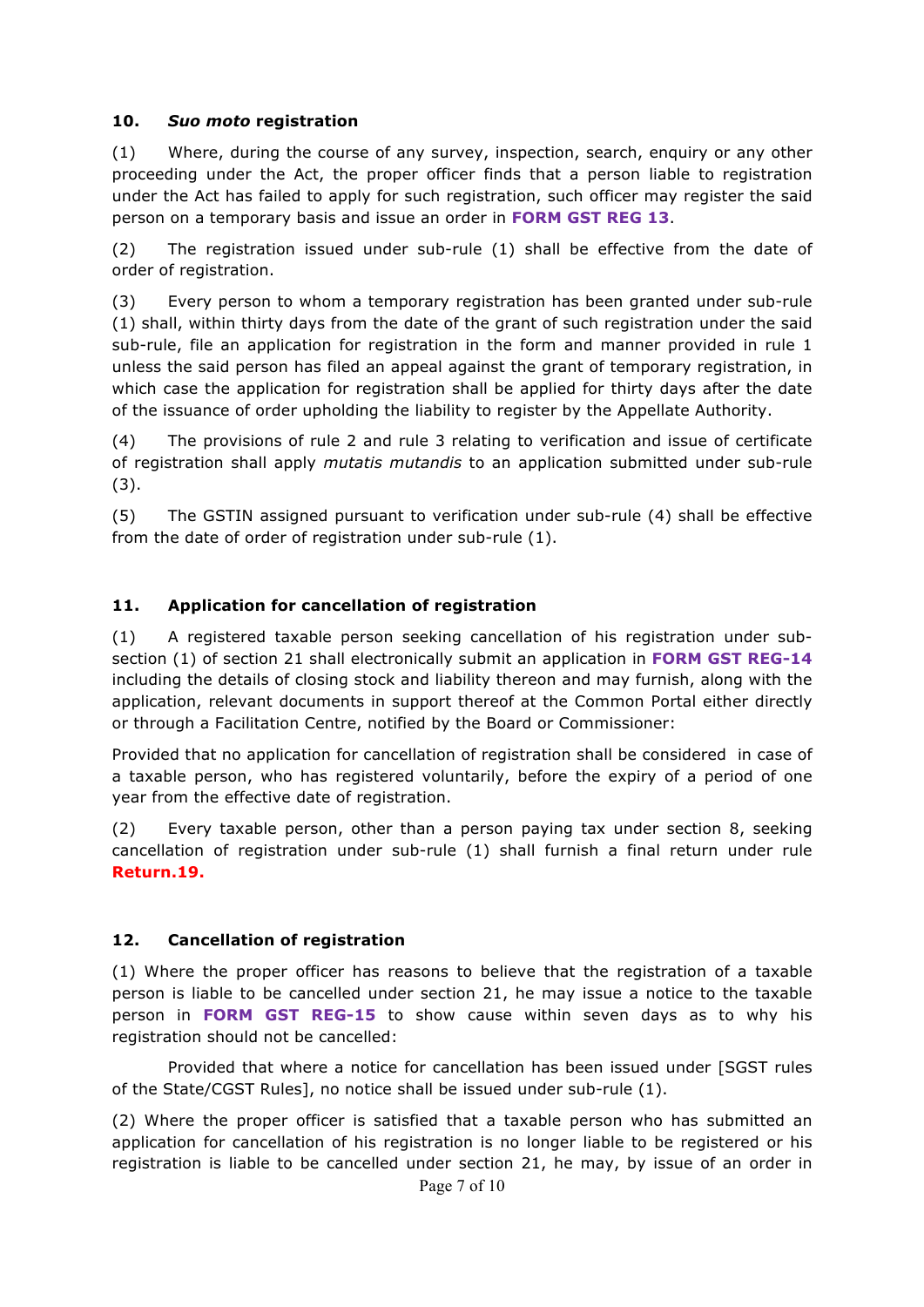**FORM GST REG-16**, to be passed within thirty days from the date of application under sub-rule (1) of rule 11 or, as the case may be, the date of reply to the show cause issued under sub-rule (1), cancel the registration, with effect from a date to be determined by him and notify the taxable person, directing him to pay arrears of any tax, interest or penalty including the amount liable to be paid under sub-section(7) of section 21.

(3) The provisions of sub-rule (1) shall apply *mutatis mutandis* to the legal heirs of a deceased proprietor, as if the application had been submitted by the proprietor himself.

# **13. Revocation of cancellation of registration**

(1) A taxable person, whose registration is cancelled by the proper officer on his own motion, may submit an application for revocation of cancellation of registration, in **FORM GST REG-17**, to such proper officer, within thirty days from the date of service of the order of cancellation of registration at the Common Portal either directly or through a Facilitation Centre, notified by the Board or Commissioner:

Provided that no application for revocation shall be filed if the registration has been cancelled for the failure of the taxable person to furnish returns unless such returns are filed and any amount due as tax in terms of such returns has been paid along with any amount payable towards interest, penalties and late fee payable in respect of the said returns.

(2)(a) Where the proper officer is satisfied, for reasons to be recorded in writing, that there are sufficient grounds for revocation of cancellation of registration, he shall revoke the cancellation of registration by an order in **FORM GST REG-18** within thirty days from the date of receipt of such application and communicate the same to the applicant.

(b) The proper officer may, for reasons to be recorded in writing, under circumstances other than those specified in clause (a), by an order in **FORM GST REG-05**, reject the application for revocation of cancellation of registration and communicate the same to the applicant.

(3) The proper officer may require the applicant to furnish, within three common working days of the filling of the application, such additional information or clarification as, in his opinion, may be required for verifying the particulars furnished in the said application, in **FORM GST REG–03** and the applicant shall furnish the information or the clarification within seven common working days from the date of the service of notice in **FORM GST REG-04**.

(4) Upon receipt of the information or clarification in **FORM GST REG-04** , the proper officer may proceed to dispose of the application in the manner specified in sub-rule (2) within thirty days from the receipt of such information or clarification from the applicant:

Provided that the application shall not be rejected without affording the applicant an opportunity of being heard by issue of a notice in **FORM GST REG-19** within thirty days from the date of receipt of such application.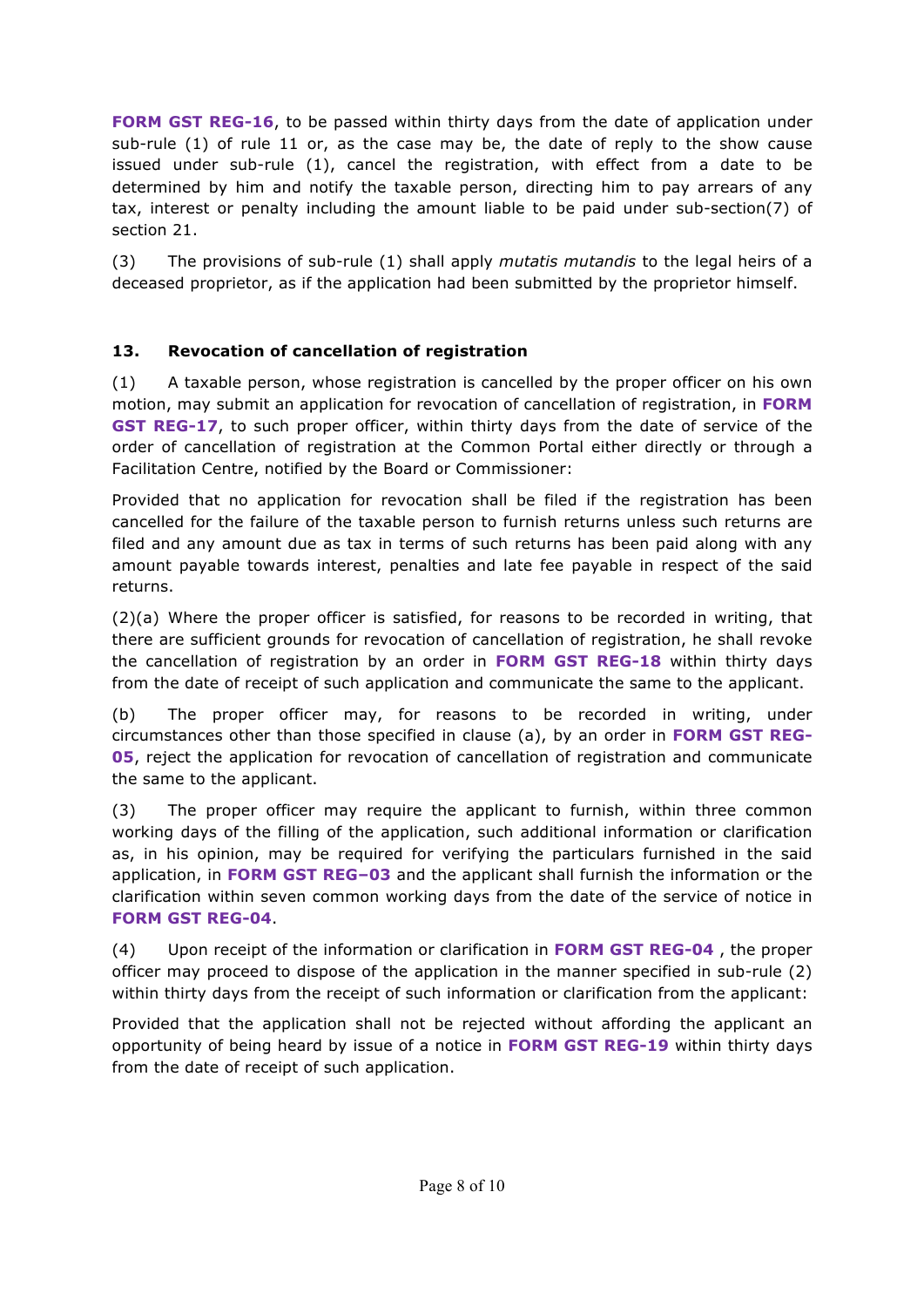## **14. Migration of persons registered under Earlier Law**

(1) Every person registered under an earlier law and having a Permanent Account Number issued under the Income Tax Act, 1961 (Act 43 of 1961) shall be granted registration on a provisional basis and a certificate of registration in **FORM GST REG-21**, incorporating the Goods and Services Tax Identification Number (GSTIN) therein, shall be made available on the Common Portal.

(2)(a) Every person who has been granted a provisional registration under subrule (1) shall submit an application electronically in **FORM GST REG–20,** duly signed, along with the information and documents specified in the said application, on the Common Portal either directly or through a Facilitation Centre, notified by the Board or Commissioner.

(b) The information asked for in clause (a) shall be furnished within the period specified in section 142 or within such further period as may be extended by the Board or Commissioner in this behalf.

(c) If the information and the particulars furnished in the application are found, by the proper officer, to be correct and complete, a certificate of registration in **FORM GST REG-06** shall be made available to the registered taxable person electronically on the Common Portal.

(3) Where the particulars and/or information specified in sub-rule (2) have either not been furnished or not found to be correct or complete, the proper officer shall cancel the provisional registration granted under sub-rule (1) and issue an order in **FORM GST REG-22**:

Provided that no provisional registration shall be cancelled as aforesaid without serving a notice to show cause in **FORM GST REG-23** and without affording the person concerned a reasonable opportunity of being heard.

(4) Every person registered under any of the earlier laws, who is not liable to be registered under the Act may, at his option, file electronically an application in **FORM GST REG-24** at the Common Portal for cancellation of the registration granted provisionally to him and the proper officer shall, after conducting such enquiry as deemed fit, cancel the said provisional registration.

# **15. Method of authentication**

(1) All applications, including reply, if any, to the notices, returns, appeals or any other document required to be submitted under these rules shall be filed electronically at the Common Portal with digital signature certificate or through e-signature as specified under Information Technology Act, 2000 (21 of 2000) or through any other mode of signature notified by the Board/Commissioner in this behalf.

(2) Each document including return filed online shall be signed by -

(a) in the case of an individual, by the individual himself or by some person duly authorised by him in this behalf and where the individual is mentally incapacitated from attending to his affairs, by his guardian or by any other person competent to act on his behalf;